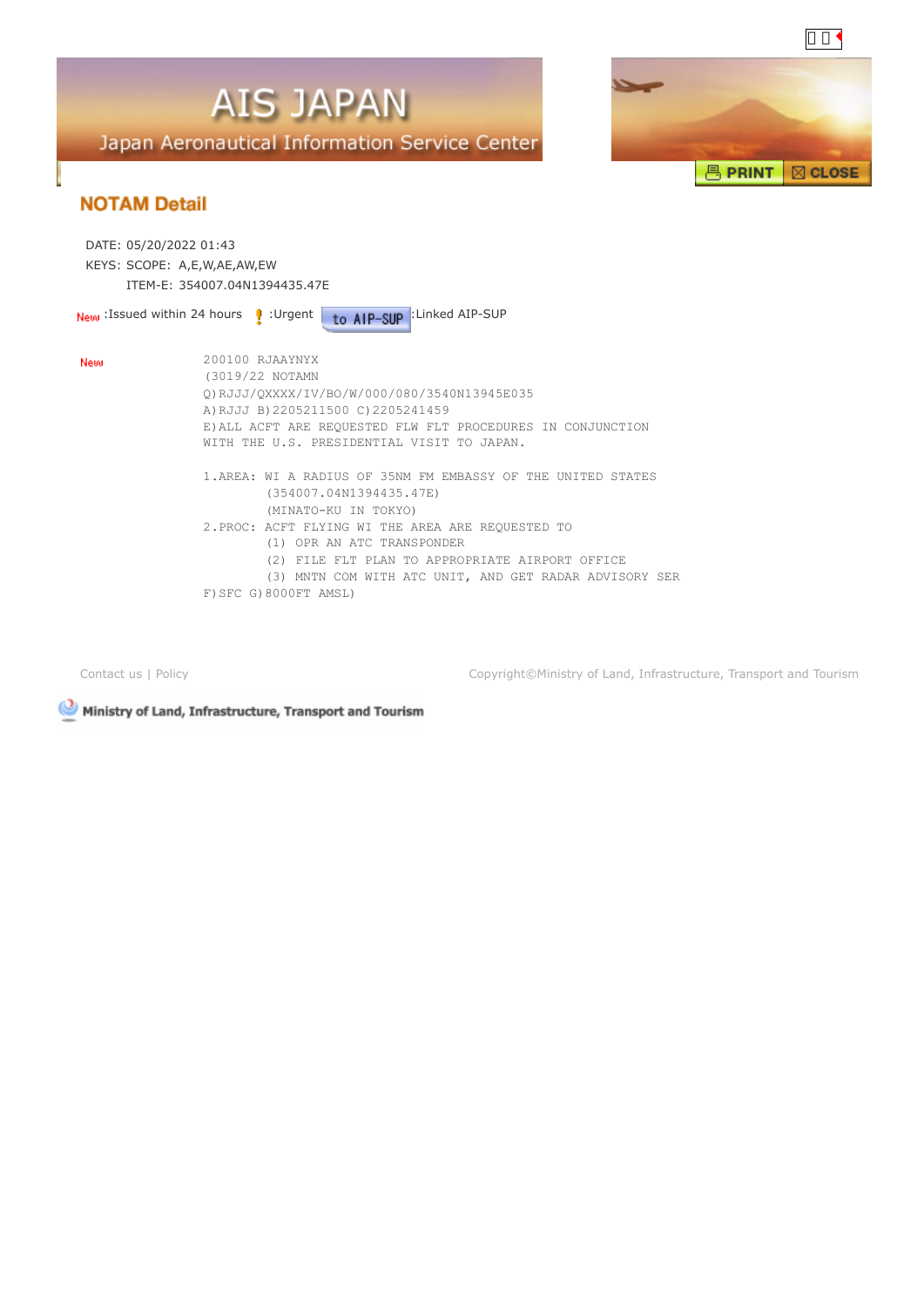



| DATE: 05/20/2022 01:45<br>KEYS: SCOPE: A,E,W,AE,AW,EW<br>ITEM-F: 354007.04N1394435.47F |                                                                                                                                                                                                                                                                                                                                           |
|----------------------------------------------------------------------------------------|-------------------------------------------------------------------------------------------------------------------------------------------------------------------------------------------------------------------------------------------------------------------------------------------------------------------------------------------|
|                                                                                        | to AIP-SUP : Linked AIP-SUP<br><b>New</b> : Issued within 24 hours <b>P</b> : Urgent                                                                                                                                                                                                                                                      |
| New                                                                                    | 200110 RJAAYNYX<br>(2929/22 NOTAMN<br>0) RJJJ/QXXXX/IV/BO/AW/000/080/3540N13945E035<br>A) RJTT B) 2205211500 C) 2205241459<br>E) ALL ACFT ARE REOUESTED FLW FLT PROCEDURES IN CONJUNCTION<br>WITH THE U.S. PRESIDENTIAL VISIT TO JAPAN.                                                                                                   |
|                                                                                        | 1. AREA: WI A RADIUS OF 35NM FM EMBASSY OF THE UNITED STATES<br>(354007.04N1394435.47E)<br>(MINATO-KU IN TOKYO)<br>2. PROC: ACFT FLYING WI THE AREA ARE REQUESTED TO<br>(1) OPR AN ATC TRANSPONDER<br>(2) FILE FLT PLAN TO APPROPRIATE AIRPORT OFFICE<br>(3) MNTN COM WITH ATC UNIT, AND GET RADAR ADVISORY SER<br>F) SFC G) 8000FT AMSL) |

[Contact us](mailto:helpdesk@ais.mlit.go.jp) | [Policy](https://aisjapan.mlit.go.jp/PolicyDispAction.do) Copyright©Ministry of Land, Infrastructure, Transport and Tourism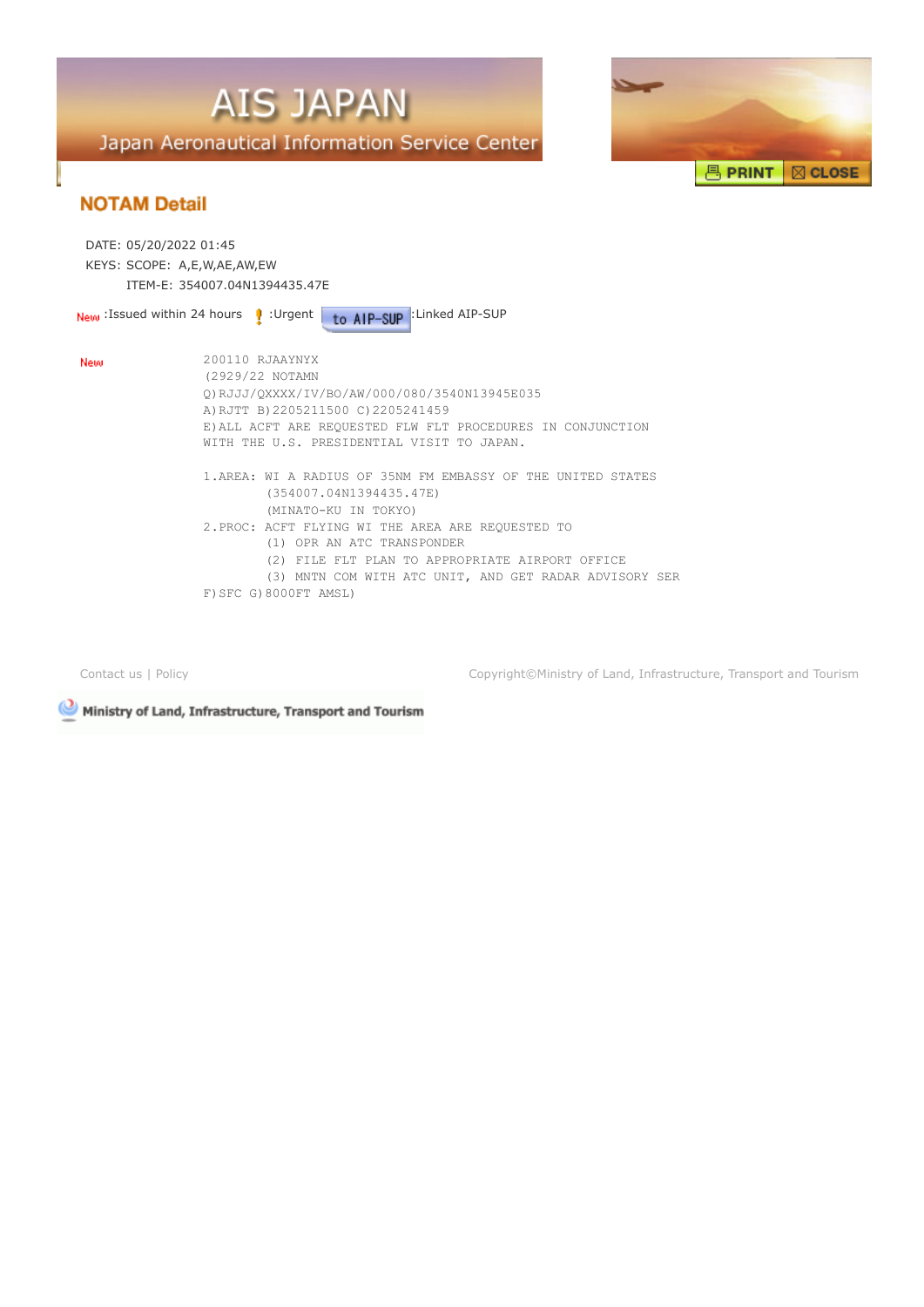



| DATE: 05/20/2022 01:43 | KEYS: SCOPE: A,E,W,AE,AW,EW                                                                                                                                                                                                                                                                                                               |  |
|------------------------|-------------------------------------------------------------------------------------------------------------------------------------------------------------------------------------------------------------------------------------------------------------------------------------------------------------------------------------------|--|
|                        | ITEM-F: 354007.04N1394435.47F<br>to AIP-SUP : Linked AIP-SUP<br><b>New</b> Issued within 24 hours $\mathbf{\Psi}$ : Urgent                                                                                                                                                                                                                |  |
| New                    | 200110 RJAAYNYX<br>(0374/22 NOTAMN<br>0) RJJJ/0XXXX/IV/BO/AW/000/080/3540N13945E035<br>A) RJAA B) 2205211500 C) 2205241459<br>E) ALL ACFT ARE REOUESTED FLW FLT PROCEDURES IN CONJUNCTION<br>WITH THE U.S. PRESIDENTIAL VISIT TO JAPAN.                                                                                                   |  |
|                        | 1. AREA: WI A RADIUS OF 35NM FM EMBASSY OF THE UNITED STATES<br>(354007.04N1394435.47E)<br>(MINATO-KU IN TOKYO)<br>2. PROC: ACFT FLYING WI THE AREA ARE REQUESTED TO<br>(1) OPR AN ATC TRANSPONDER<br>(2) FILE FLT PLAN TO APPROPRIATE AIRPORT OFFICE<br>(3) MNTN COM WITH ATC UNIT, AND GET RADAR ADVISORY SER<br>F) SFC G) 8000FT AMSL) |  |

[Contact us](mailto:helpdesk@ais.mlit.go.jp) | [Policy](https://aisjapan.mlit.go.jp/PolicyDispAction.do) Copyright©Ministry of Land, Infrastructure, Transport and Tourism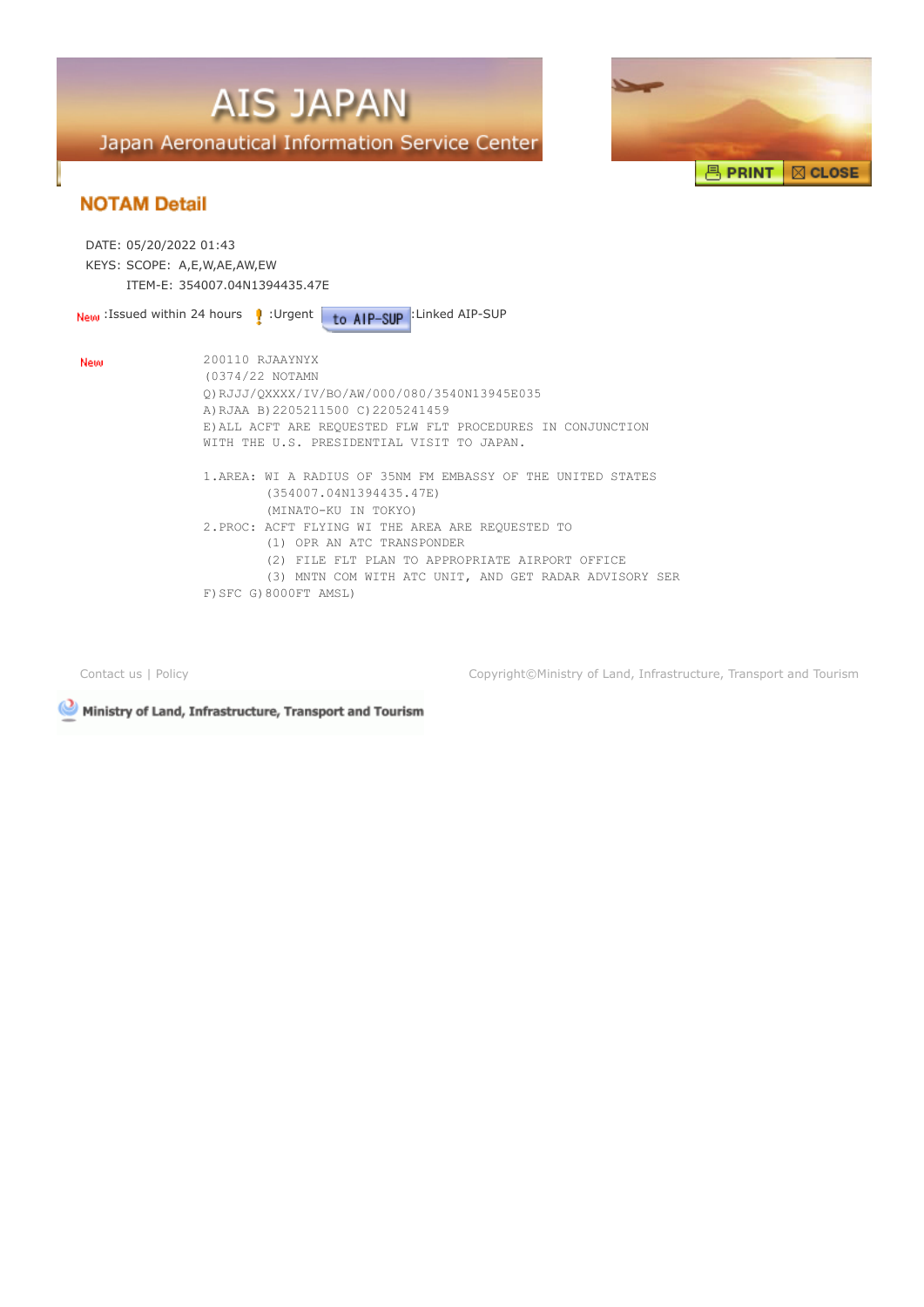



| DATE: 05/20/2022 01:44<br>KEYS: SCOPE: A,E,W,AE,AW,EW<br>ITEM-F: 354007.04N1394435.47F |                                                                                                                                                                                                                                                                                                                                           |
|----------------------------------------------------------------------------------------|-------------------------------------------------------------------------------------------------------------------------------------------------------------------------------------------------------------------------------------------------------------------------------------------------------------------------------------------|
|                                                                                        | to AIP-SUP : Linked AIP-SUP<br>$_{\text{New}}$ Issued within 24 hours $_{\text{P}}$ : Urgent                                                                                                                                                                                                                                              |
| New                                                                                    | 200110 RJAAYNYX<br>(0012/22 NOTAMN<br>0) RJJJ/0XXXX/IV/BO/AW/000/080/3540N13945E035<br>A) RJTI B) 2205211500 C) 2205241459<br>E) ALL ACFT ARE REQUESTED FLW FLT PROCEDURES IN CONJUNCTION<br>WITH THE U.S. PRESIDENTIAL VISIT TO JAPAN.                                                                                                   |
|                                                                                        | 1. AREA: WI A RADIUS OF 35NM FM EMBASSY OF THE UNITED STATES<br>(354007.04N1394435.47E)<br>(MINATO-KU IN TOKYO)<br>2. PROC: ACFT FLYING WI THE AREA ARE REQUESTED TO<br>(1) OPR AN ATC TRANSPONDER<br>(2) FILE FLT PLAN TO APPROPRIATE AIRPORT OFFICE<br>(3) MNTN COM WITH ATC UNIT, AND GET RADAR ADVISORY SER<br>F) SFC G) 8000FT AMSL) |

[Contact us](mailto:helpdesk@ais.mlit.go.jp) | [Policy](https://aisjapan.mlit.go.jp/PolicyDispAction.do) Copyright©Ministry of Land, Infrastructure, Transport and Tourism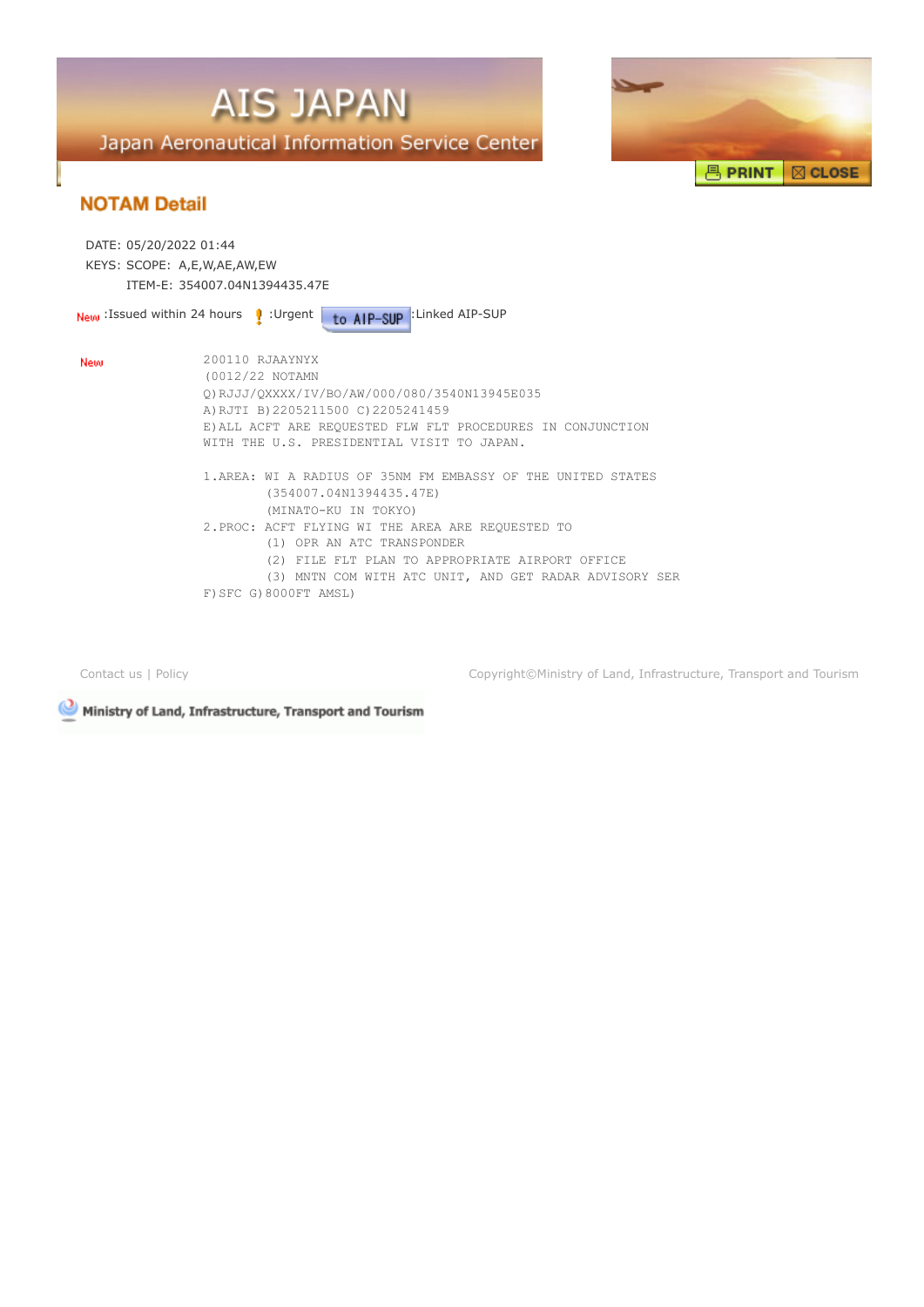



| DATE: 05/20/2022 01:44<br>KEYS: SCOPE: A,E,W,AE,AW,EW<br>ITEM-F: 354007.04N1394435.47F |                                                                                                                                                                                                                                                                                                                                           |
|----------------------------------------------------------------------------------------|-------------------------------------------------------------------------------------------------------------------------------------------------------------------------------------------------------------------------------------------------------------------------------------------------------------------------------------------|
|                                                                                        | to AIP-SUP : Linked AIP-SUP<br>New :Issued within 24 hours 2. Urgent                                                                                                                                                                                                                                                                      |
| New                                                                                    | 200111 RJAAYNYX<br>(0013/22 NOTAMN<br>0) RJJJ/0XXXX/IV/BO/AW/000/080/3540N13945E035<br>A) RJTF B) 2205211500 C) 2205241459<br>E) ALL ACFT ARE REQUESTED FLW FLT PROCEDURES IN CONJUNCTION<br>WITH THE U.S. PRESIDENTIAL VISIT TO JAPAN.                                                                                                   |
|                                                                                        | 1. AREA: WI A RADIUS OF 35NM FM EMBASSY OF THE UNITED STATES<br>(354007.04N1394435.47E)<br>(MINATO-KU IN TOKYO)<br>2. PROC: ACFT FLYING WI THE AREA ARE REQUESTED TO<br>(1) OPR AN ATC TRANSPONDER<br>(2) FILE FLT PLAN TO APPROPRIATE AIRPORT OFFICE<br>(3) MNTN COM WITH ATC UNIT, AND GET RADAR ADVISORY SER<br>F) SFC G) 8000FT AMSL) |

[Contact us](mailto:helpdesk@ais.mlit.go.jp) | [Policy](https://aisjapan.mlit.go.jp/PolicyDispAction.do) Copyright©Ministry of Land, Infrastructure, Transport and Tourism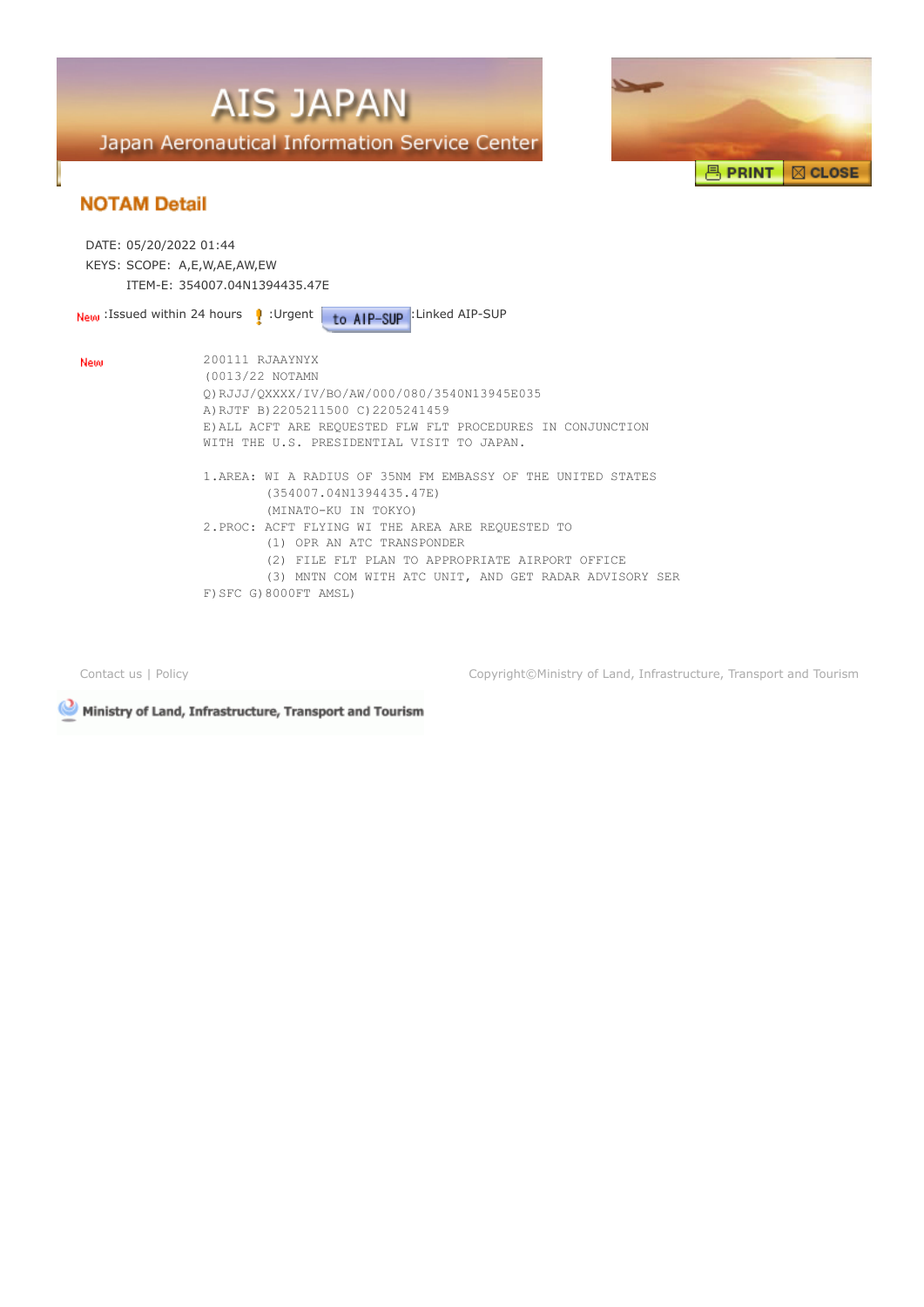



| DATE: 05/20/2022 01:45      |                                                                                                                                                                                                                                                                                                                                                                                                                                                                                                  |
|-----------------------------|--------------------------------------------------------------------------------------------------------------------------------------------------------------------------------------------------------------------------------------------------------------------------------------------------------------------------------------------------------------------------------------------------------------------------------------------------------------------------------------------------|
| KEYS: SCOPE: A,E,W,AE,AW,EW |                                                                                                                                                                                                                                                                                                                                                                                                                                                                                                  |
|                             | ITEM-F: 354007.04N1394435.47F                                                                                                                                                                                                                                                                                                                                                                                                                                                                    |
|                             | to AIP-SUP : Linked AIP-SUP<br><b>New</b> : Issued within 24 hours <b>P</b> : Urgent                                                                                                                                                                                                                                                                                                                                                                                                             |
| New                         | 200111 RJAAYNYX<br>(0067/22 NOTAMN<br>0) RJJJ/QXXXX/IV/BO/AW/000/080/3540N13945E035<br>A) RJTY B) 2205211500 C) 2205241459<br>E) ALL ACFT ARE REQUESTED FLW FLT PROCEDURES IN CONJUNCTION<br>WITH THE U.S. PRESIDENTIAL VISIT TO JAPAN.<br>1. AREA: WI A RADIUS OF 35NM FM EMBASSY OF THE UNITED STATES<br>(354007.04N1394435.47E)<br>(MINATO-KU IN TOKYO)<br>2. PROC: ACFT FLYING WI THE AREA ARE REQUESTED TO<br>(1) OPR AN ATC TRANSPONDER<br>(2) FILE FLT PLAN TO APPROPRIATE AIRPORT OFFICE |
|                             | (3) MNTN COM WITH ATC UNIT, AND GET RADAR ADVISORY SER<br>F) SFC G) 8000FT AMSL)                                                                                                                                                                                                                                                                                                                                                                                                                 |

[Contact us](mailto:helpdesk@ais.mlit.go.jp) | [Policy](https://aisjapan.mlit.go.jp/PolicyDispAction.do) Copyright©Ministry of Land, Infrastructure, Transport and Tourism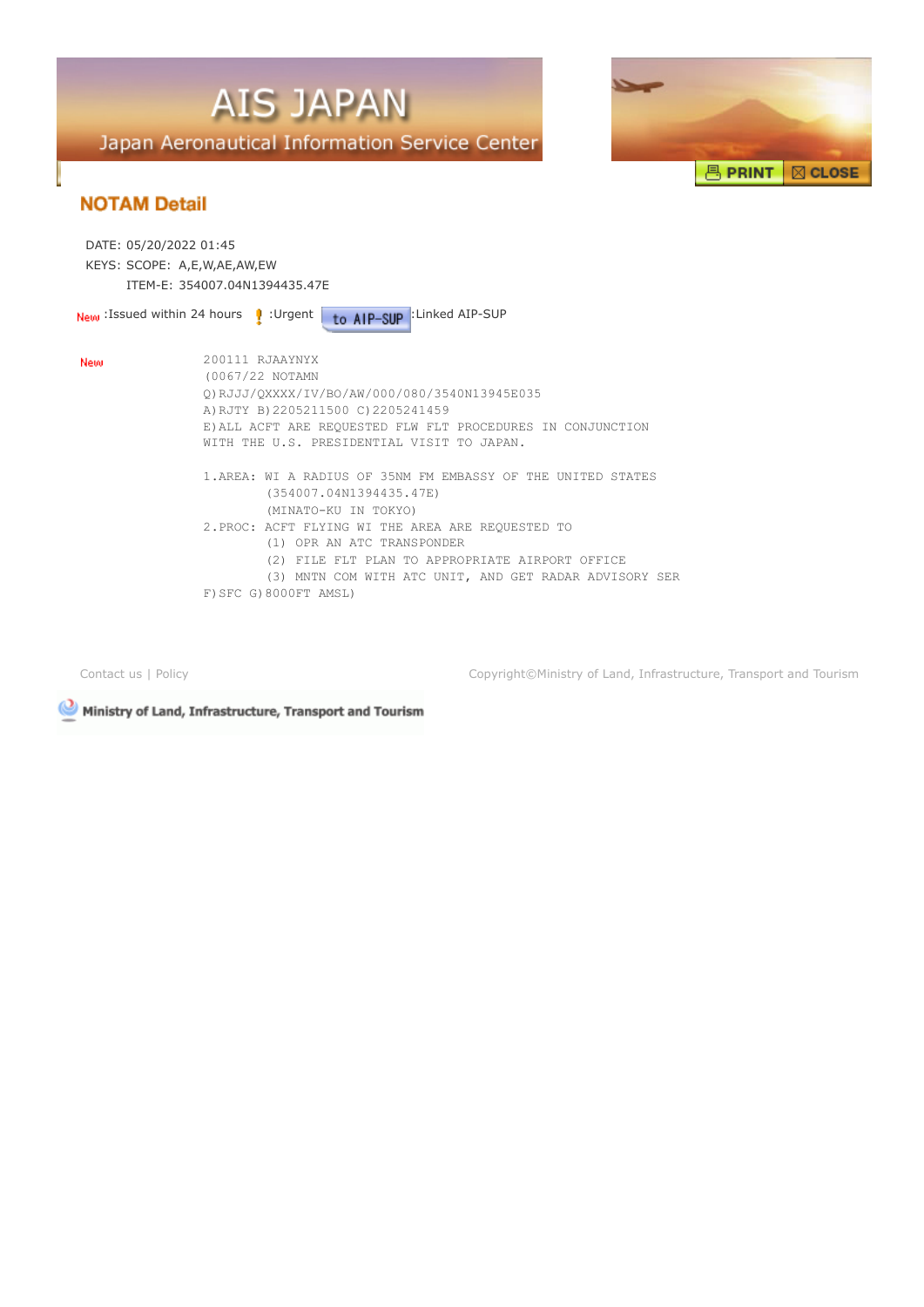



| DATE: 05/20/2022 01:44<br>KEYS: SCOPE: A,E,W,AE,AW,EW<br>ITEM-E: 354007.04N1394435.47E |                                                                                                                                                                                                                                                                                                                                           |
|----------------------------------------------------------------------------------------|-------------------------------------------------------------------------------------------------------------------------------------------------------------------------------------------------------------------------------------------------------------------------------------------------------------------------------------------|
|                                                                                        | to AIP-SUP : Linked AIP-SUP<br><b>New</b> : Issued within 24 hours <b>P</b> : Urgent                                                                                                                                                                                                                                                      |
| New                                                                                    | 200111 RJAAYNYX<br>(0006/22 NOTAMN<br>0) RJJJ/0XXXX/IV/BO/AW/000/080/3540N13945E035<br>A) RJTR B) 2205211500 C) 2205241459<br>E) ALL ACFT ARE REQUESTED FLW FLT PROCEDURES IN CONJUNCTION<br>WITH THE U.S. PRESIDENTIAL VISIT TO JAPAN.                                                                                                   |
|                                                                                        | 1. AREA: WI A RADIUS OF 35NM FM EMBASSY OF THE UNITED STATES<br>(354007.04N1394435.47E)<br>(MINATO-KU IN TOKYO)<br>2. PROC: ACFT FLYING WI THE AREA ARE REQUESTED TO<br>(1) OPR AN ATC TRANSPONDER<br>(2) FILE FLT PLAN TO APPROPRIATE AIRPORT OFFICE<br>(3) MNTN COM WITH ATC UNIT, AND GET RADAR ADVISORY SER<br>F) SFC G) 8000FT AMSL) |

[Contact us](mailto:helpdesk@ais.mlit.go.jp) | [Policy](https://aisjapan.mlit.go.jp/PolicyDispAction.do) Copyright©Ministry of Land, Infrastructure, Transport and Tourism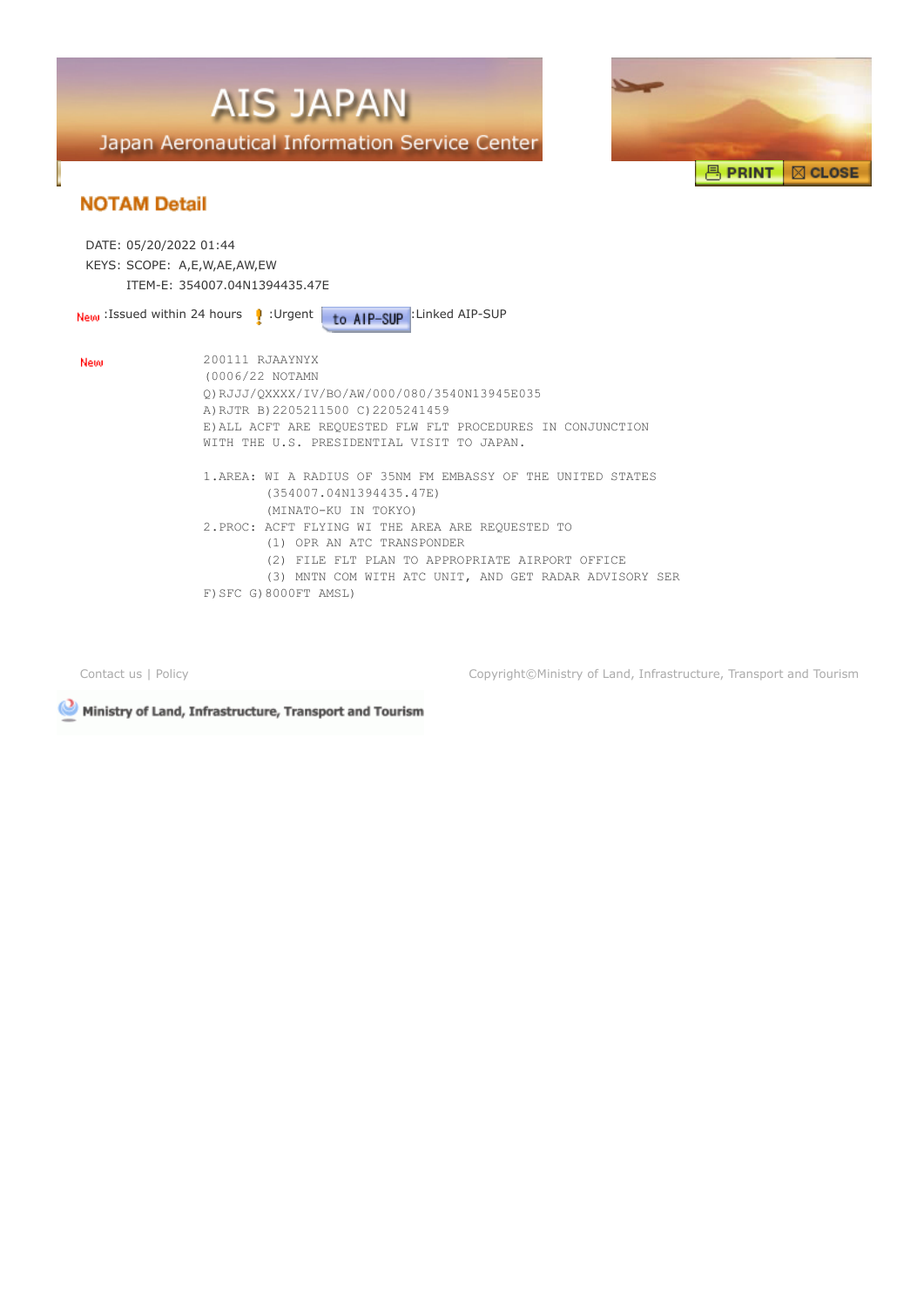



| DATE: 05/20/2022 06:14<br>KEYS: SCOPE: A,E,W,AE,AW,EW |                                                                                                                                                                                                                                                                                                                                                           |
|-------------------------------------------------------|-----------------------------------------------------------------------------------------------------------------------------------------------------------------------------------------------------------------------------------------------------------------------------------------------------------------------------------------------------------|
|                                                       | ITEM-F: 354007.04N1394435.47F                                                                                                                                                                                                                                                                                                                             |
|                                                       | to AIP-SUP : Linked AIP-SUP<br><b>New</b> Issued within 24 hours <b>P</b> Urgent                                                                                                                                                                                                                                                                          |
| New                                                   | 200355 RJAAYNYX<br>(0033/22 NOTAMN<br>0) RJJJ/0XXXX/IV/BO/AW/000/080/3540N13945E035<br>A) RJTK B) 2205211500 C) 2205241459<br>E) ALL ACFT ARE REOUESTED FLW FLT PROCEDURES IN CONJUNCTION<br>WITH THE U.S. PRESIDENTIAL VISIT TO JAPAN.<br>1.AREA: WI A RADIUS OF 35NM FM EMBASSY OF THE UNITED STATES<br>(354007.04N1394435.47E)<br>(MINATO-KU IN TOKYO) |
|                                                       | 2. PROC: ACFT FLYING WI THE AREA ARE REOUESTED TO<br>(1) OPR AN ATC TRANSPONDER<br>(2) FILE FLT PLAN TO APPROPRIATE AIRPORT OFFICE<br>(3) MNTN COM WITH ATC UNIT, AND GET RADAR ADVISORY SER<br>F) SFC G) 8000FT AMSL)                                                                                                                                    |

[Contact us](mailto:helpdesk@ais.mlit.go.jp) | [Policy](https://aisjapan.mlit.go.jp/PolicyDispAction.do) Copyright©Ministry of Land, Infrastructure, Transport and Tourism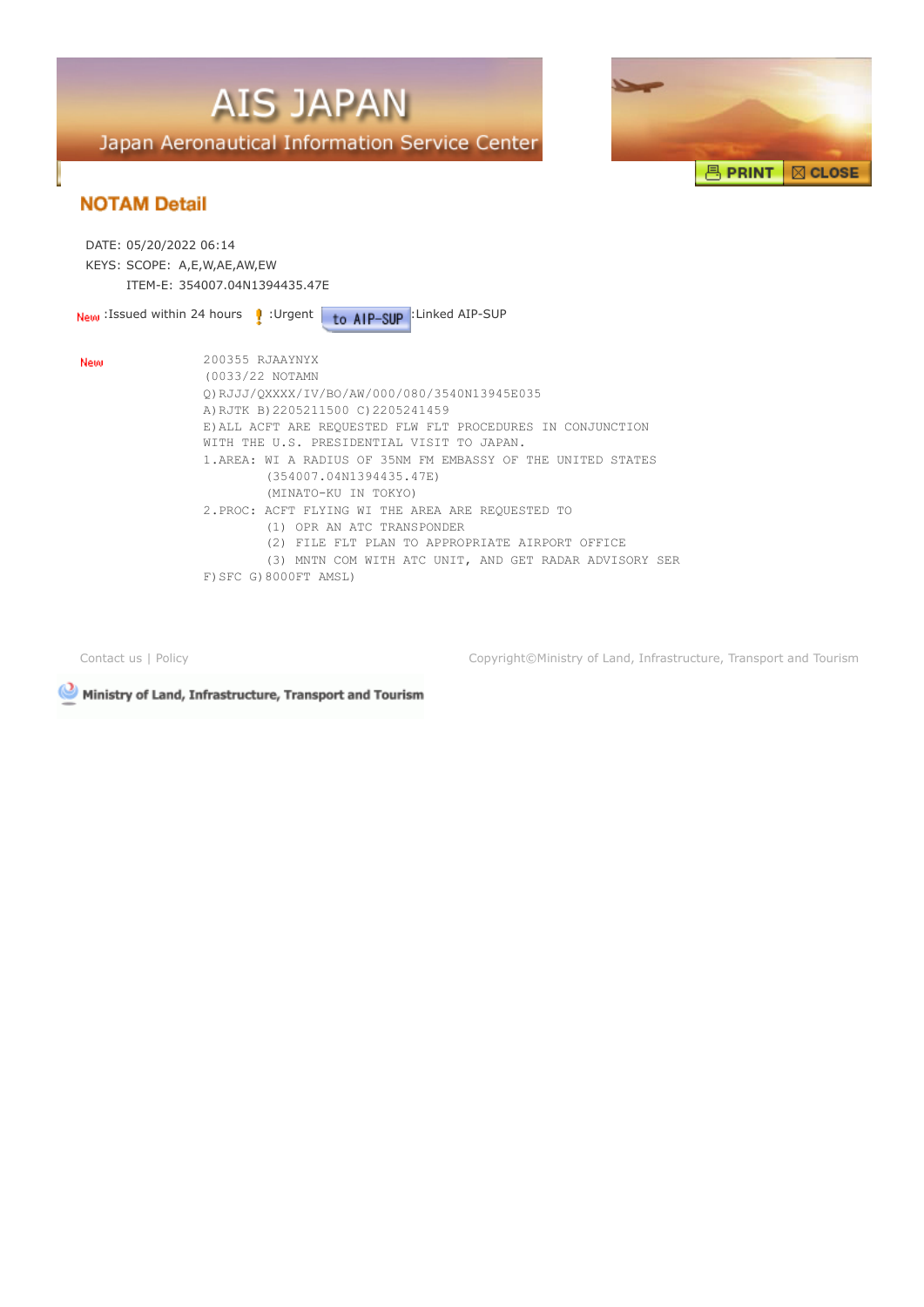



| DATE: 05/20/2022 06:14<br>KEYS: SCOPE: A,E,W,AE,AW,EW | ITEM-F: 354007.04N1394435.47F                                                                                                                                                                                                                                                                                                                                                                                 |
|-------------------------------------------------------|---------------------------------------------------------------------------------------------------------------------------------------------------------------------------------------------------------------------------------------------------------------------------------------------------------------------------------------------------------------------------------------------------------------|
| <b>New</b> Issued within 24 hours <b>P</b> Urgent     | to AIP-SUP : Linked AIP-SUP                                                                                                                                                                                                                                                                                                                                                                                   |
| New                                                   | 200602 RJAAYNYX<br>(0070/22 NOTAMN<br>Q)RJJJ/QXXXX/IV/BO/AW/000/080/3540N13945E035<br>A) RJTL B) 2205211500 C) 2205241459<br>E) ALL ACFT ARE REQUESTED FLW FLT PROCEDURES IN CONJUNCTION<br>WITH THE U.S. PRESIDENTIAL VISIT TO JAPAN.<br>1.AREA: WI A RADIUS OF 35NM FM EMBASSY OF THE UNITED STATES<br>(354007.04N1394435.47E)<br>(MINATO-KU IN TOKYO)<br>2. PROC: ACFT FLYING WI THE AREA ARE REQUESTED TO |
|                                                       | (1) OPR AN ATC TRANSPONDER<br>(2) FILE FLT PLAN TO APPROPRIATE AIRPORT OFFICE<br>(3) MNTN COM WITH ATC UNIT, AND GET RADAR ADVISORY SER<br>$F)$ SFC G) 8000FT AMSL)                                                                                                                                                                                                                                           |

[Contact us](mailto:helpdesk@ais.mlit.go.jp) | [Policy](https://aisjapan.mlit.go.jp/PolicyDispAction.do) Copyright©Ministry of Land, Infrastructure, Transport and Tourism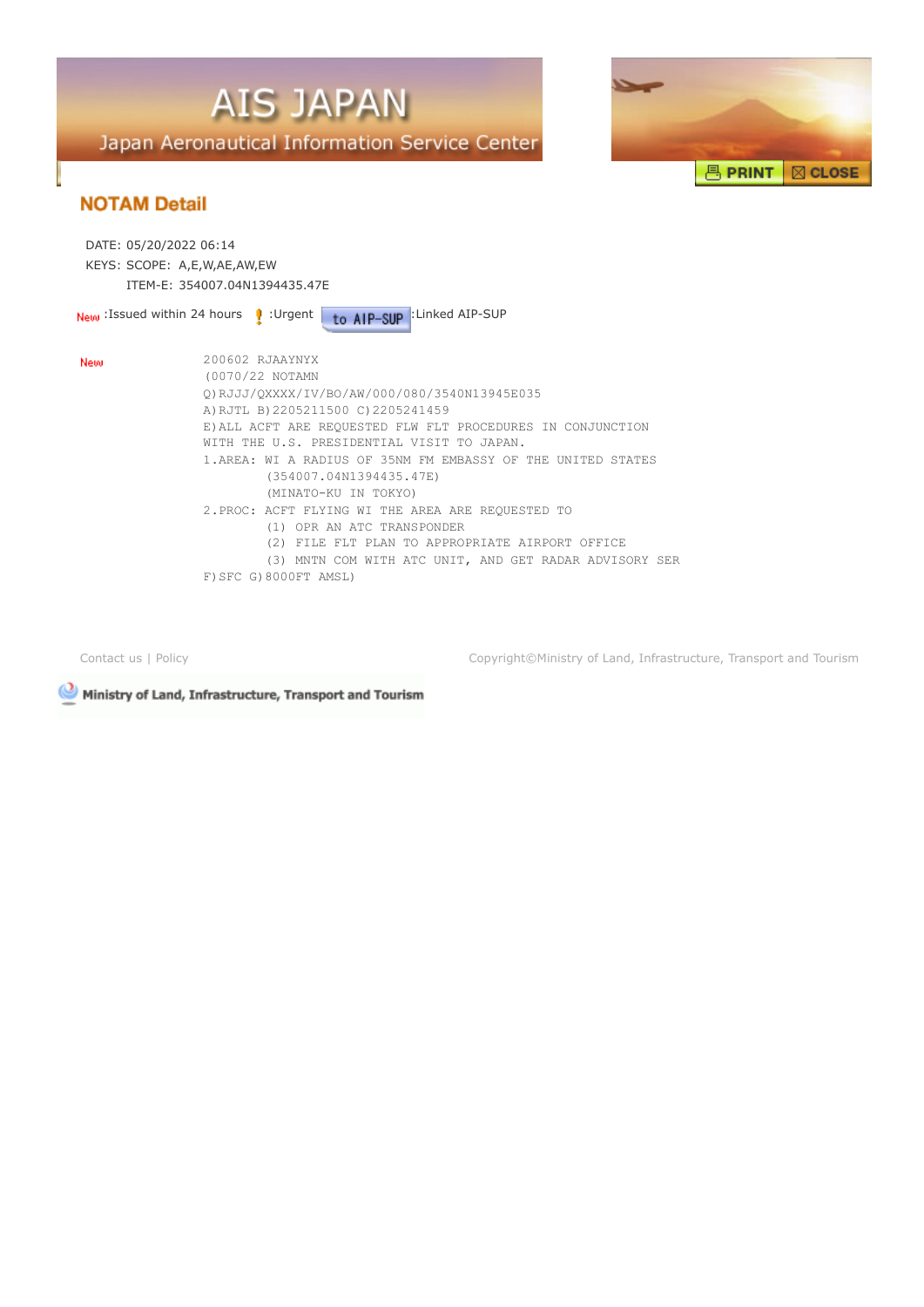



| DATE: 05/20/2022 06:12<br>KEYS: SCOPE: A,E,W,AE,AW,EW | ITEM-E: 354007.04N1394435.47E                                                                                                                                                                                                                                                                                                                             |
|-------------------------------------------------------|-----------------------------------------------------------------------------------------------------------------------------------------------------------------------------------------------------------------------------------------------------------------------------------------------------------------------------------------------------------|
|                                                       | to AIP-SUP : Linked AIP-SUP<br><b>New</b> : Issued within 24 hours <b>P</b> : Urgent                                                                                                                                                                                                                                                                      |
| New                                                   | 200352 RJAAYNYX<br>(0073/22 NOTAMN<br>0) RJJJ/0XXXX/IV/BO/AW/000/080/3540N13945E035<br>A) RJAK B) 2205211500 C) 2205241459<br>E) ALL ACFT ARE REQUESTED FLW FLT PROCEDURES IN CONJUNCTION<br>WITH THE U.S. PRESIDENTIAL VISIT TO JAPAN.<br>1.AREA: WI A RADIUS OF 35NM FM EMBASSY OF THE UNITED STATES<br>(354007.04N1394435.47E)<br>(MINATO-KU IN TOKYO) |
|                                                       | 2. PROC: ACFT FLYING WI THE AREA ARE REQUESTED TO<br>(1) OPR AN ATC TRANSPONDER<br>(2) FILE FLT PLAN TO APPROPRIATE AIRPORT OFFICE<br>(3) MNTN COM WITH ATC UNIT, AND GET RADAR ADVISORY SER<br>F) SFC G) 8000FT AMSL)                                                                                                                                    |

[Contact us](mailto:helpdesk@ais.mlit.go.jp) | [Policy](https://aisjapan.mlit.go.jp/PolicyDispAction.do) Copyright©Ministry of Land, Infrastructure, Transport and Tourism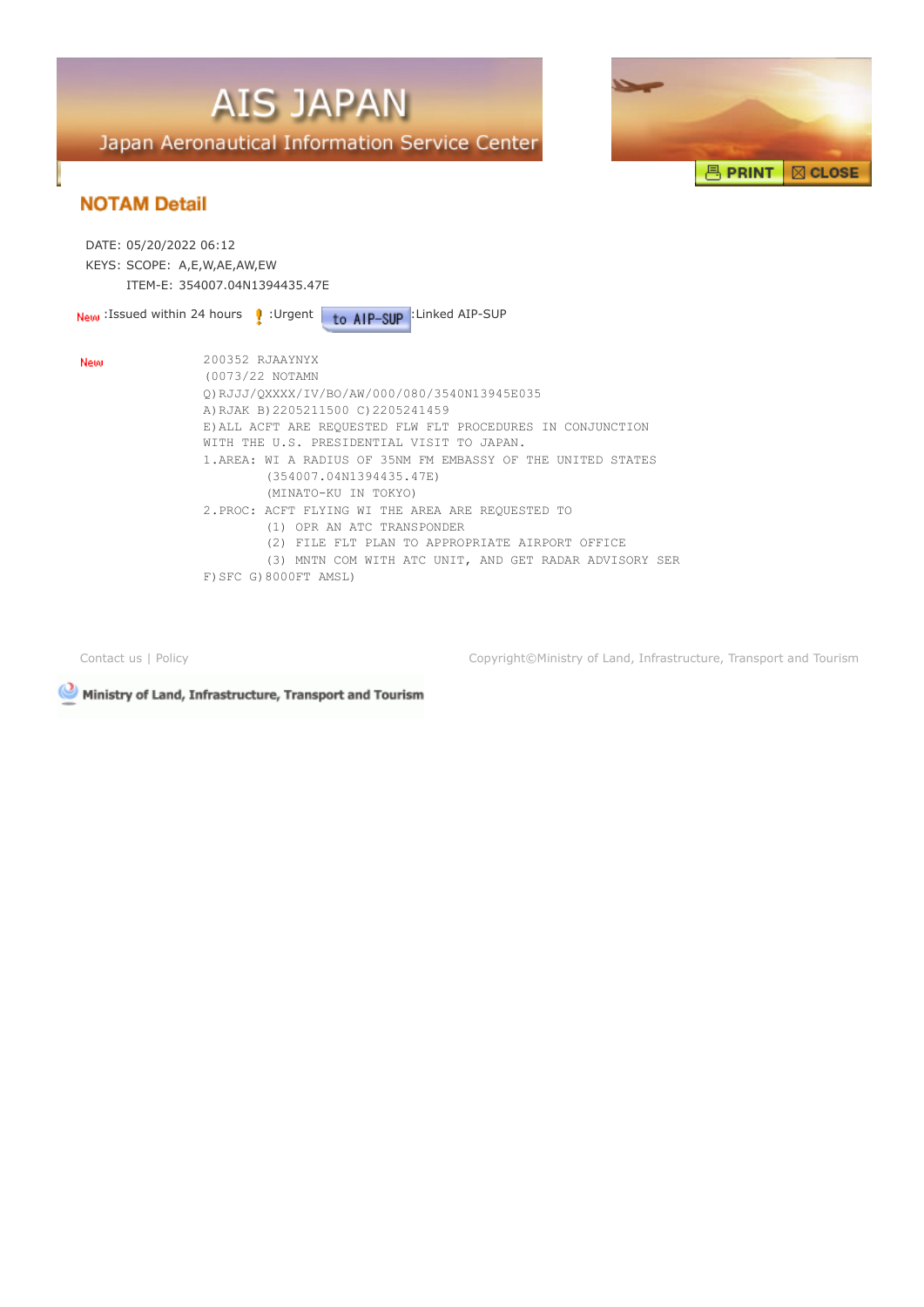



| DATE: 05/20/2022 06:13                              |                                                                                                                                                                                                                                                                                                                                    |
|-----------------------------------------------------|------------------------------------------------------------------------------------------------------------------------------------------------------------------------------------------------------------------------------------------------------------------------------------------------------------------------------------|
| KEYS: SCOPE: A,E,W,AE,AW,EW                         |                                                                                                                                                                                                                                                                                                                                    |
| ITEM-F: 354007.04N1394435.47F                       |                                                                                                                                                                                                                                                                                                                                    |
| <b>New</b> Issued within 24 hours <b>P</b> : Urgent | to AIP-SUP : Linked AIP-SUP                                                                                                                                                                                                                                                                                                        |
| New                                                 | 200319 RJAAYNYX<br>(0156/22 NOTAMN<br>0) RJJJ/0XXXX/IV/BO/AW/000/080/3540N13945E035<br>A) RJTJ B) 2205211500 C) 2205241459<br>E) ALL ACFT ARE REOUESTED FLW FLT PROCEDURES IN CONJUNCTION<br>WITH THE U.S. PRESIDENTIAL VISIT TO JAPAN.<br>1. AREA: WI A RADIUS OF 35NM FM EMBASSY OF THE UNITED STATES<br>(354007.04N1394435.47E) |
|                                                     | (MINATO-KU IN TOKYO)<br>2. PROC: ACFT FLYING WI THE AREA ARE REOUESTED TO<br>(1) OPR AN ATC TRANSPONDER<br>(2) FILE FLT PLAN TO APPROPRIATE AIRPORT OFFICE<br>(3) MNTN COM WITH ATC UNIT, AND GET RADAR ADVISORY SER<br>F) SFC G) 8000FT AMSL)                                                                                     |

[Contact us](mailto:helpdesk@ais.mlit.go.jp) | [Policy](https://aisjapan.mlit.go.jp/PolicyDispAction.do) Copyright©Ministry of Land, Infrastructure, Transport and Tourism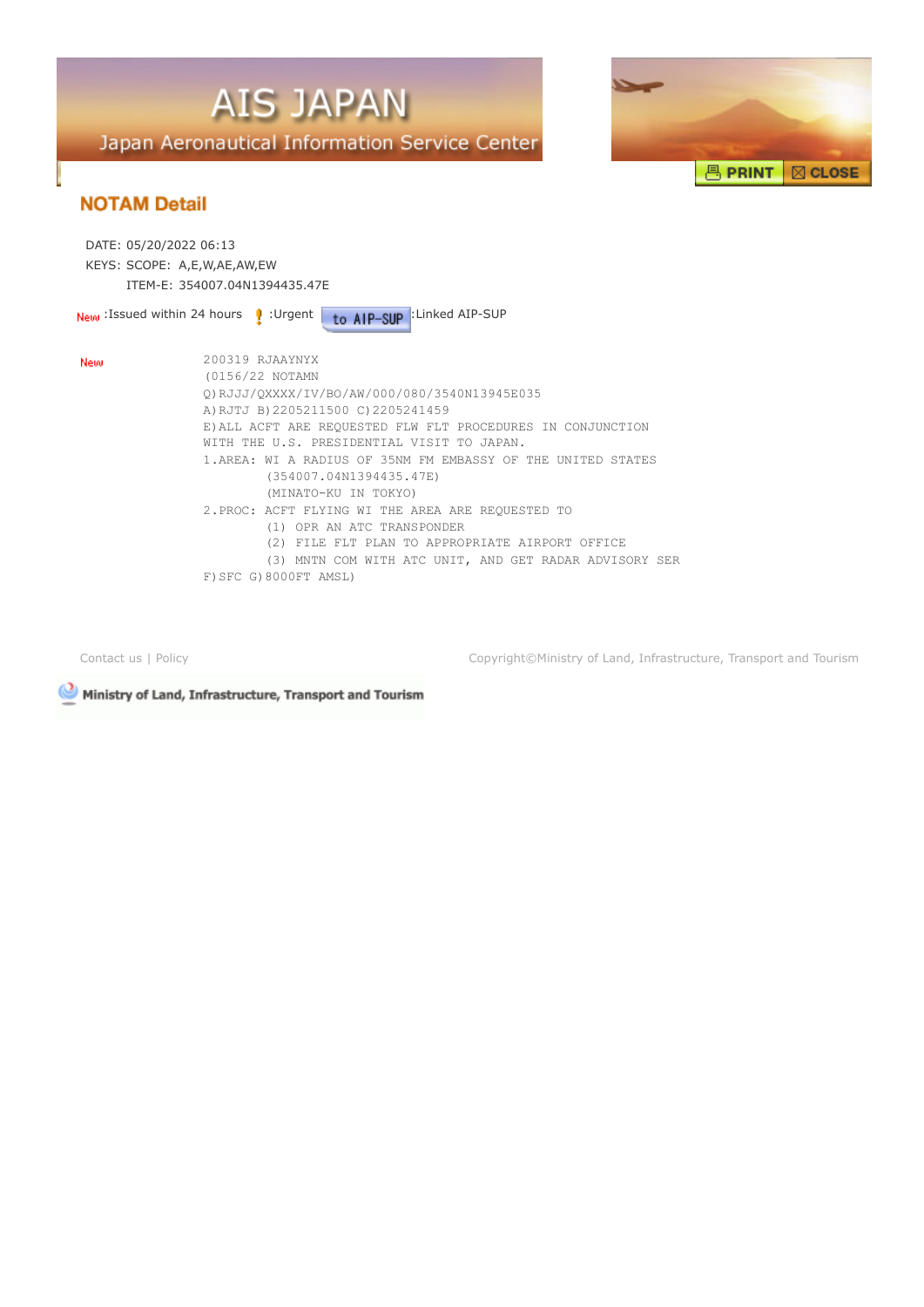



| DATE: 05/20/2022 06:13                              |                                                                                                                                                                                                                                                                                                                                                           |
|-----------------------------------------------------|-----------------------------------------------------------------------------------------------------------------------------------------------------------------------------------------------------------------------------------------------------------------------------------------------------------------------------------------------------------|
| KEYS: SCOPE: A,E,W,AE,AW,EW                         |                                                                                                                                                                                                                                                                                                                                                           |
|                                                     | ITEM-E: 354007.04N1394435.47E                                                                                                                                                                                                                                                                                                                             |
| <b>New</b> Issued within 24 hours <b>P</b> : Urgent | to AIP-SUP : Linked AIP-SUP                                                                                                                                                                                                                                                                                                                               |
| New                                                 | 200354 RJAAYNYX<br>(0059/22 NOTAMN<br>0) RJJJ/0XXXX/IV/BO/AW/000/080/3540N13945E035<br>A) RJTC B) 2205211500 C) 2205241459<br>E) ALL ACFT ARE REQUESTED FLW FLT PROCEDURES IN CONJUNCTION<br>WITH THE U.S. PRESIDENTIAL VISIT TO JAPAN.<br>1.AREA: WI A RADIUS OF 35NM FM EMBASSY OF THE UNITED STATES<br>(354007.04N1394435.47E)<br>(MINATO-KU IN TOKYO) |
|                                                     | 2. PROC: ACFT FLYING WI THE AREA ARE REOUESTED TO<br>(1) OPR AN ATC TRANSPONDER<br>(2) FILE FLT PLAN TO APPROPRIATE AIRPORT OFFICE<br>(3) MNTN COM WITH ATC UNIT, AND GET RADAR ADVISORY SER<br>F) SFC G) 8000FT AMSL)                                                                                                                                    |

[Contact us](mailto:helpdesk@ais.mlit.go.jp) | [Policy](https://aisjapan.mlit.go.jp/PolicyDispAction.do) Copyright©Ministry of Land, Infrastructure, Transport and Tourism